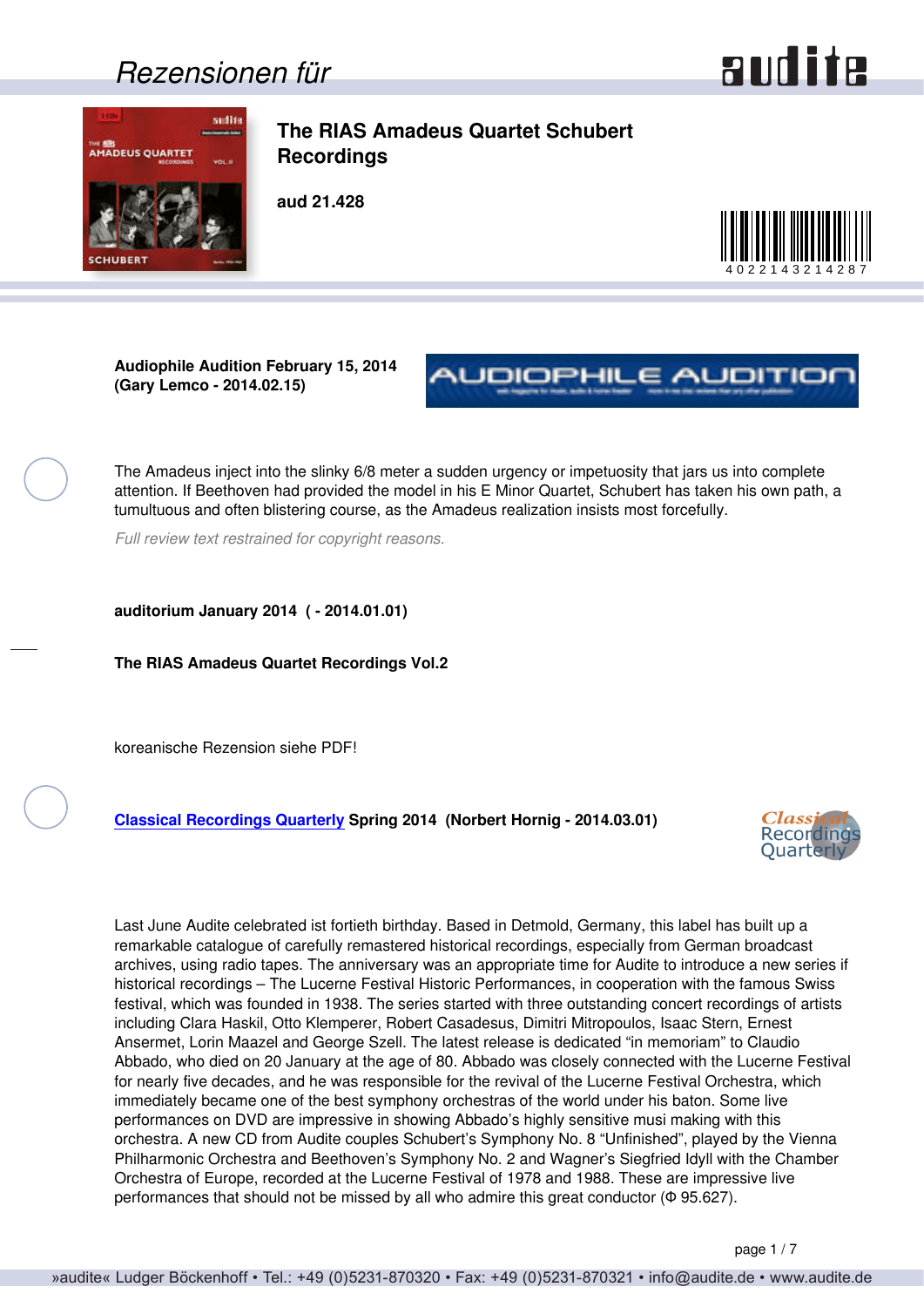### **RUD ite**

<span id="page-1-0"></span>String Quartet enthusiasts will be interested in Audite's Volume 2 of RIAS' recordings of the Amadeus Quartet. The new two-disc set is dedicated to Schubert, the Quartets No. 9 , 10 and 13-15, all recorded at the Siemensvilla in Berlin between 1950 and 1964. Schubert was always at the centre of the Amadeus's repertoire, and its performances of this composer set a standard for others in those days (two discs; Φ 21.428). Piano enthusiasts will seck a two-disc set profiling the American pianist Julius Katchen. Katchen, who died in 1969 at the early age of 42, was especially known as an interpreter of Brahms and Liszt. These recordings were taped in two sessions in Berlin in 1962 and 1964. They are of special interest because some of the works played are new to the pianist's discography – Beethoven's 32 Variations in C minor, WoO80, Chopin's Ballade, Op. 47, the Nocturenes Op. 9 No. 1 and Op. 27 No. 2 and Berceuse, Op. 57 as well as the Liszt Sonata in B minor, works in which Katchen demonstrates his qualities as a sensitive poet and virtuoso par excellence (two discs; Φ 21.419). […]

### **Diapason N° 626 Juillet - Août 2014 (Nicolas Derny - 2014.07.01)**

En 1951, le Quatuor Amadeus, fondé quatre ans plus tôt, grave son premier disque. Au programme: l'ultime Sol majeur de Schubert. On en découvre ici un témoignage plus ancien: capté le 9 juin 1950, c'est le doyen du coffret et son fleuron. Ce qui fait la particularité de ces bandes de la RIAS berlinoise? Une dose d'adrénaline supplémentaire liée aux circonstances de jeu, une certaine forme de fragilité touchante, une sauvagerie juvénile, et des contrastes plus marqués. Mais une conception d'ensemble qui annonce globalement les enregistrements estampillés DG. Seule exception, le D 87 en mi bémol majeur creuse ici davantage le fossé expressif entre les mouvements, en proposant notamment un Adagio plus retenu.

Le premier volume de la série Audite remportait un Diapason d'or haut la main (Beethoven, cf. n° 618). Pourquoi en priver celui-ci, où l'archet de Norbert Brainin nous tient par la magnificence de son chant (écoutez «Rosamunde»)? A cause de quelques passages pas suffisamment dégrossis, et parce que, malgré ses beautés, cette «Jeune Fille et la mort» de 1954, présentée dans la notice comme le sommet de cette édition, ne supplante ni n'égale les deux versions ultérieures – celle de 1959 nous ébranle tout autrement. Pas besoin cependant de cotiser au fan-club des Amadeus pour noter l'importance de ces documents: l'émotion est la plupart du temps au rendez-vous. Les schubertiens débutants commenceront donc par consulter le catalogue du label à l'étiquette jaune. Les autres «approfondiront» avec cet excellent addendum à une discographie inestimable.

### **Die Presse 12.12.2013 (Wilhelm Sinkovicz - 2013.12.12)**

### **Schubert: Amadeus-Quartett**

*Für Rias Berlin machten die vier Musiker ab 1950 Radioaufnahmen, die nun nach und nach in den Handel kommen*

Das Quartett trug von London aus die wienerische Spielkultur in die Welt und wurde zum wohl bedeutendsten Quartett seiner Zeit. Für Rias Berlin machten die vier ab 1950 Radioaufnahmen, die nun nach und nach in den Handel kommen. Auf Beethoven folgt Schubert – in Vollendung musiziert.

*Full review text restrained for copyright reasons.*



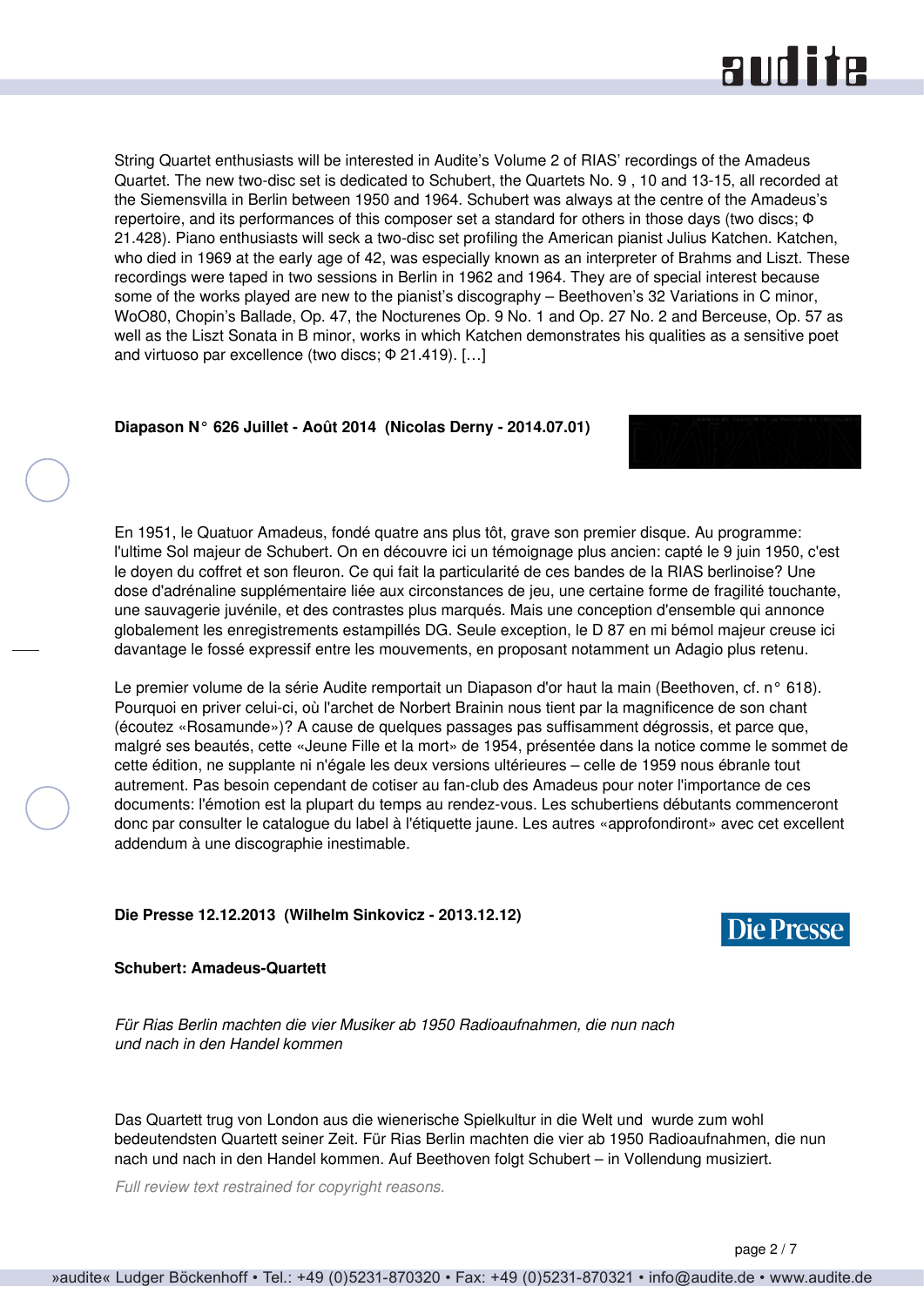<span id="page-2-0"></span>**[ensuite Kulturmagazin](http://www.ensuite.ch/) Nr. 134 | Februar 2014 (Francois Lilienfeld - 2014.02.01)**

#### **Amadeus-Quartett in Berlin**

Für Radio-Aufnahmen stand bedeutend weniger Zeit zur Verfügung als in den Schallplattenstudios. Größere Spannung, nervöseres Spielen, ein dem Konzerterlebnis viel näheres Musizieren waren die Folgen. Wenn man sich auch oft auf dem «hohen Seil» bewegt, mit geringen Ausrutschern oder Intonationstrübungen, so werden diese Nachteile vielfach aufgehoben durch eine Intensität, die den Hörer fast vom Stuhl reißt. Vergleiche mit den Studioaufnahmen sind faszinierend, und ich möchte nicht zwischen den zwei Versionen wählen müssen!

*Full review text restrained for copyright reasons.*

#### **Fono Forum April 2014 (Marcus Stäbler - 2014.04.01)**

**Aufwühlend**

Nach der sieben CDs umfassenden Beethooven-Box vom vergangenen Sommer hat das Label Audite nun die zweite Folge seiner Edition mit dem Amadeus Quartet veröffentlicht. Sie enthält einige Schubert-Aufnahmen des legendären Ensembles, die zwischen 1950 und 1964 für den Berliner RIAS entstanden sind.

Die früheste Einspielung ist - wie schon bei Beethoven - zugleich auch die wildeste. In der Interpretation des großen G-Dur-Quartetts aus dem Jahr 1950 lassen die damals noch sehr jungen Streicher die Kontraste schroff aufeinanderprallen. Sie bohren die steilen Crescendi im ersten Satz wie Schmerzensstachel ins Fleisch der Musik; im rasanten Finale stürmen sie mitunter beinahe atemlos voran.

Gegen diese aufwühlende Darbietung wirken die anderen Aufnahmen etwas blasser. Im Quartett "Der Tod und das Mädchen" - im Booklet-Text als Höhepunkt der Edition gelobt - bleiben etwa die Steigerungen im Kopfsatz vergleichsweise brav, ebenso wie manche Passagen im Andante. Das Scherzo bewegt sich einen Tick zu schwerfällig, bevor erst im Schlusssatz wieder jenes jugendliche Feuer lodert, das den besonderen Reiz der frühen Amadeus-Interpretationen ausmacht.

Neben dem Temperament und der überschäumenden Virtuosität beeindruckt das Ensemble durch seinen warmen Klang und eine dichte Legato-Kultur. Wie schön der Primarius Nobert Brainin auf seinem Instrument singen konnte, zeigt er etwa zu Beginn des "Rosamunde"-Quartetts. Dass er den Klang mitunter recht deutlich dominiert und nicht alle Kollegen so stringent phrasieren wie er, gehört zu den Schwachpunkten der Rundfunkproduktionen, die unser Bild vom Amadeus Quartet gleichwohl sehr schön ergänzen.



aud ite



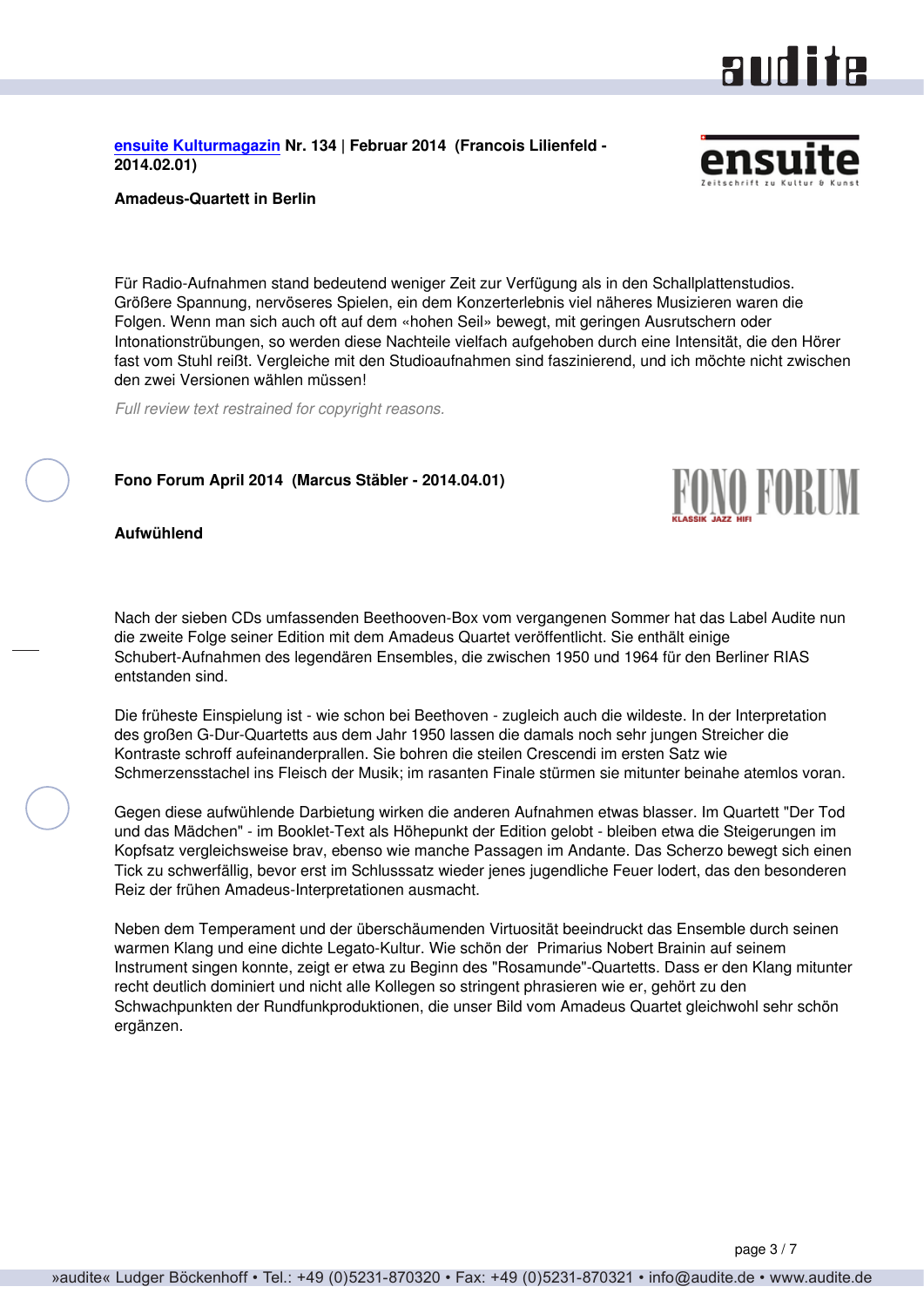# audite

### <span id="page-3-0"></span>**Gramophone January 2014 (Philip Clark - 2014.01.01)**

**Amadeus's early prime**

At various stages in their long career the Amadeus Quartet have remained remarkably consistent interpretation-wise, but this doesn't mean that hearing them play single works more than once constitutes musical repetition. Interestingly, Audite's second instalment of their RIAS recordings marks some clear contrasts with commercial sessions recorded for DG at around the same time. On this Schubert set, the main items are Death and the Maiden (1954; generally more genial than the Abbey Road recording for DG made the previous year), the Rosamunde Quartet (a warmly yielding performance – a prime sampling of the Amadeus at this period) and, most impressive of all, the late G major (D887), recorded in 1950 and more strikingly dramatic than its famous DG successor of the following year. Perhaps the most marked difference is with the little E flat Quartet (D87), specifically the Adagio, which between 1951 (Audite) and 1955 (DG) speeds up by a full minute. I much prefer the earlier version. Also included in Audite's set is the G minor, D173, its Andantino second movement taking a fairly blatant look back to Mozart's Eine kleine Nachtmusik. The finale is particularly crisp in execution, though the track indicator starts a millisecond after the music. Good sound, and useful notes, too.

**kirchmusik.de 12.03.2014 (Rainer Goede - 2014.03.12)**

Das Wiederhören des Amadeus-Quartetts weckt Erinnerungen an eine ganz große Zeit der Quartettkultur, die bis heute nichts von ihrem Faszinosum verloren hat.

*Full review text restrained for copyright reasons.*

**[Musica](http://www.rivistamusica.com) numero 251 - novembre 2013 ( - 2013.11.01)**

Dopo Beethoven, AUDITE presenta ora un doppio CD con le incisioni dedicate a...

*Full review text restrained for copyright reasons.*



www.kirchmusik.de Es Astrologo

GRAMOPHO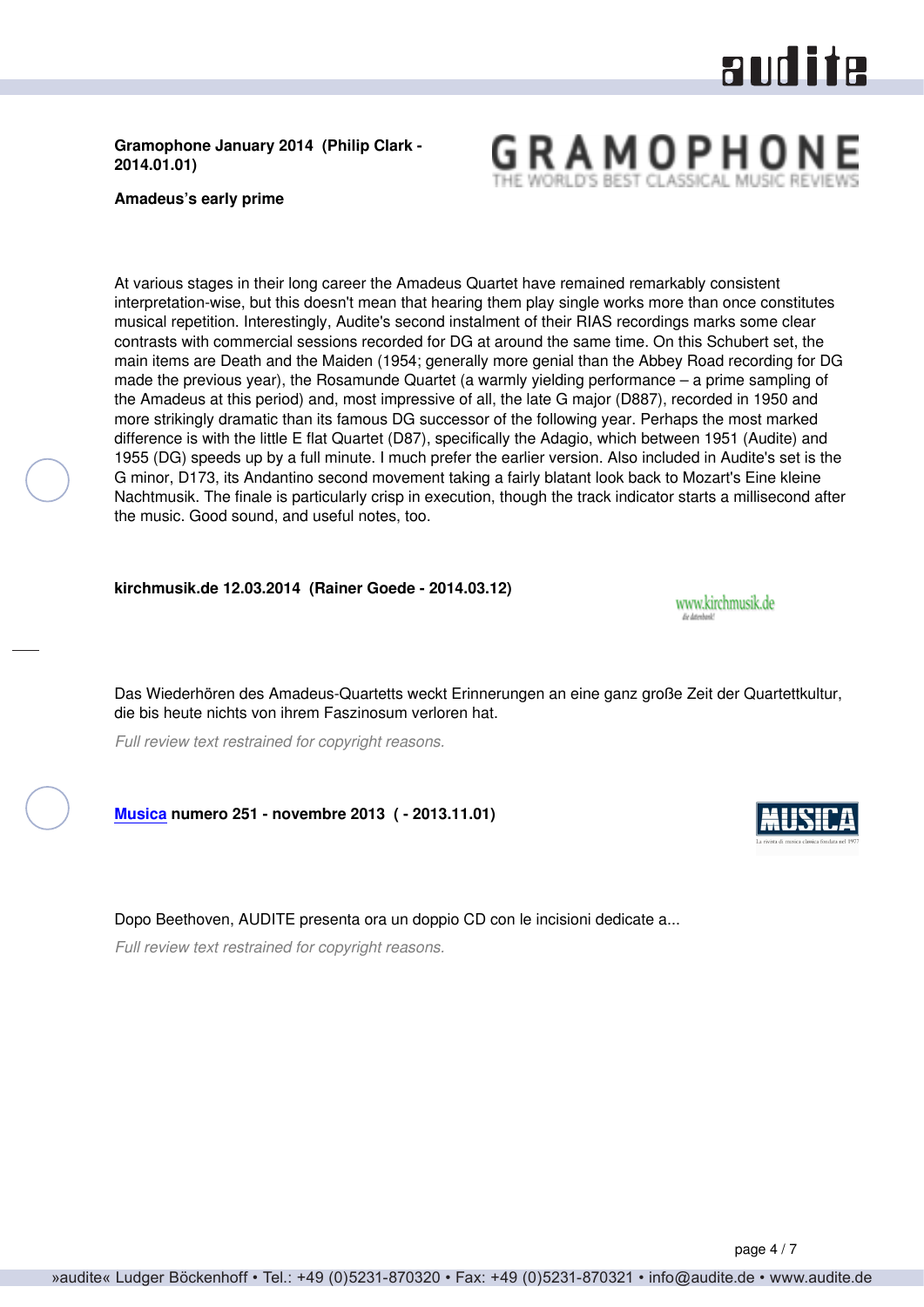<span id="page-4-0"></span>**[Musica](http://www.rivistamusica.com) numero 253 - Febbraio 2014 (Piero Rattalino - 2014.02.01)**

Nel booklet si trova un bellissimo saggio di Rüdiger Albrecht, in tedesco e in inglese, che parla sì dei Quartetti ma anche – evviva! – della loro interpretazione da parte del Quartetto Amadeus, fornendo all'ascoltatore una guida preziosa.

*Full review text restrained for copyright reasons.*

**Record Geijutsu April 2014 ( - 2014.04.01)**

japanische Rezension siehe PDF

**Scherzo enero 2014 (Jesús Trujillo Sevilla - 2014.01.01)**

siehe PDF!... *Full review text restrained for copyright reasons.*

**The Strad February 2014 (Robin Stowell - 2014.02.01)**

Audite's series of the Amadeus Quartet's radio archive recordings for... *Full review text restrained for copyright reasons.*

**www.musicweb-international.com 08.04.2014 (Jonathan Woolf - 2014.04.08)**

The second tranche of RIAS recordings of the Amadeus Quartet concentrates on another composer most dear to the group's collective heart, Schubert. It is therefore much less extensive than the Beethoven box which was almost complete in its reach (see review); this set, by comparison, has only two CDs. The Amadeus performed regularly for RIAS during the quartet's Berlin visits, of which there were many. The earliest Schubert to be set down for the expert engineers was the Op. posth. G major, D.887, recorded in June 1950. The most recent is the G minor, D.173, taped in December 1964. There are five quartets, and they include Death and the Maiden and Rosamunde.



**PStrad** 



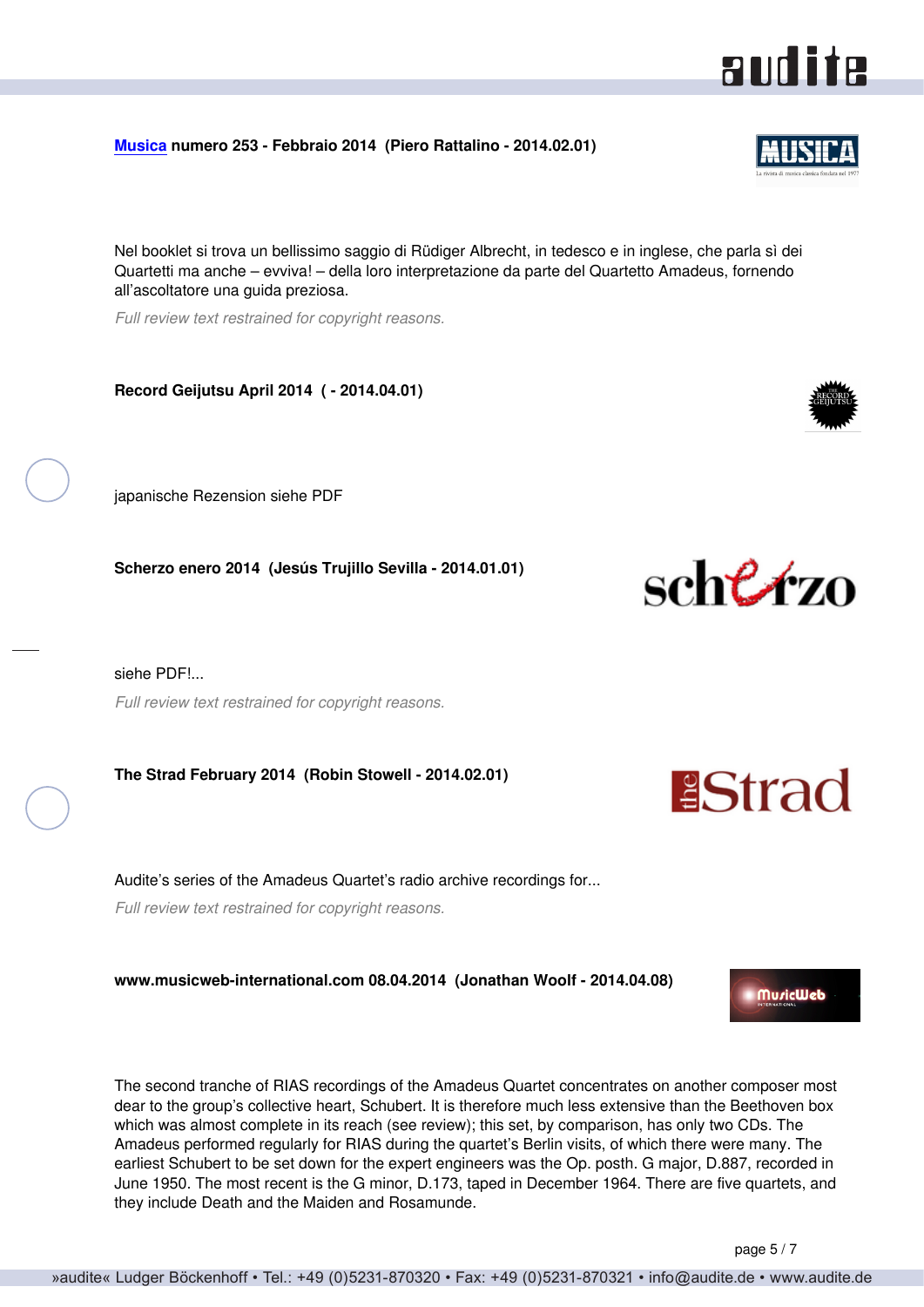## and ite

<span id="page-5-0"></span>As in that Beethoven set we are confronted by an infusion of a parallel discography, an appendix of broadcast material to the main body of the quartet's studio, commercial discography. And it has to be said that there are very few striking deviations from expected expressive norms in these five quartets. Tempi are often very similar, and the music's development is largely a mirror of the studio performances, so that when there is a deviation it seems like a vast anomaly. I can really only cite the slow movement of D.87 which the Amadeus play for RIAS in a much slower and more prayerful way than in their later studio inscription. The RIAS way has just a hint of hymnal piety about it. Otherwise the quartet performance has sufficient charm in the outer movements and burst of vigour in the Scherzo. The 1956 Rosamunde is very similar indeed to the 1951 studio recording and maybe it's only in the bringing out of the inner voicings that you can tell that the adrenalin of a live performance generates slightly more heat – that ability to balance the quartet so well is also a RIAS technical matter, of course. Throughout, the balance and sound is extremely fine.

The only salient difference between the RIAS and studio Death of the Maiden concerns the finale, which is taken slower in Berlin than in the commercial LP. It makes little real difference as the performance itself convinces however they take it; there is a rich, ripe tone from top to bottom and the interpretation is searching and wholly convincing on its own terms. The broadest performance is that of D.887 but, again, speeds never drag and there is a wholly communicative interplay at work and a very special sound world that the foursome captures. It elevates these performances, and their studio confreres, to the status of being amongst the finest Schubert quartet performances of the 1950s.

If you have the group's studio inscriptions you will not find that there is any real interpretative divergence from these RIAS broadcasts. They are too close in time, and the group's tonal qualities remain consonant. Broadcast material from a decade later would have shown lengthening shadows, but here the quartet is near its peak. As I said, the recording quality and subsequent re-mastering is first-class, as are the booklet notes.

### **[www.pizzicato.lu](http://www.pizzicato.lu) 11/02/2014 (Guy Engels - 2014.02.11)**



**Von menschlicher Seele**

Hinter jedem Lachen steckt auch eine Träne – diese Dualität ist besonders charakteristisch für die Musik von Franz Schubert. Auf eine heitere Volksmelodie folgt meist ein Blick in seelische Abgründe. Franz Schubert hat es, wie kaum ein anderer, verstanden, die beiden Facetten einer Medaille derart plastisch in Noten zu fassen. Diese Noten auch dementsprechend zum Klingen zu bringen, das ist die hohe Kunst, die das Amadeus-Quartett ohne jeden Zweifel beherrscht.

Man bleibt nicht unberührt, nicht gleichgültig bei diesen packenden, fesselnden Interpretationen mit ihrer Vielschichtigkeit in der Dramaturgie und in den Klangfarben. Jeder noch so kleine Notenwert, jedes Rubato, jede Pause sind deutlich hörbar Teil meisterlicher musikalischer Inszenierungen. Erschütternde Dramatik, aufwühlende Emotionalität einerseits, unbeschwerte Lebensfreude und erfrischende Lyrik andererseits: Die Amadeus-Musiker führen beide Extreme fast unmerklich immer wieder zu einer Einheit zusammen, denn die Licht- und die Schattenseiten, sie sind letztendlich der Mensch.

Certainly, no listener will remain unaffected by these fascinating performances. The Amadeus Quartet combines quivering drama, high emotionality, joy of life and refreshing lyricism in order to show the bright and the dark sides of Schubert's music.